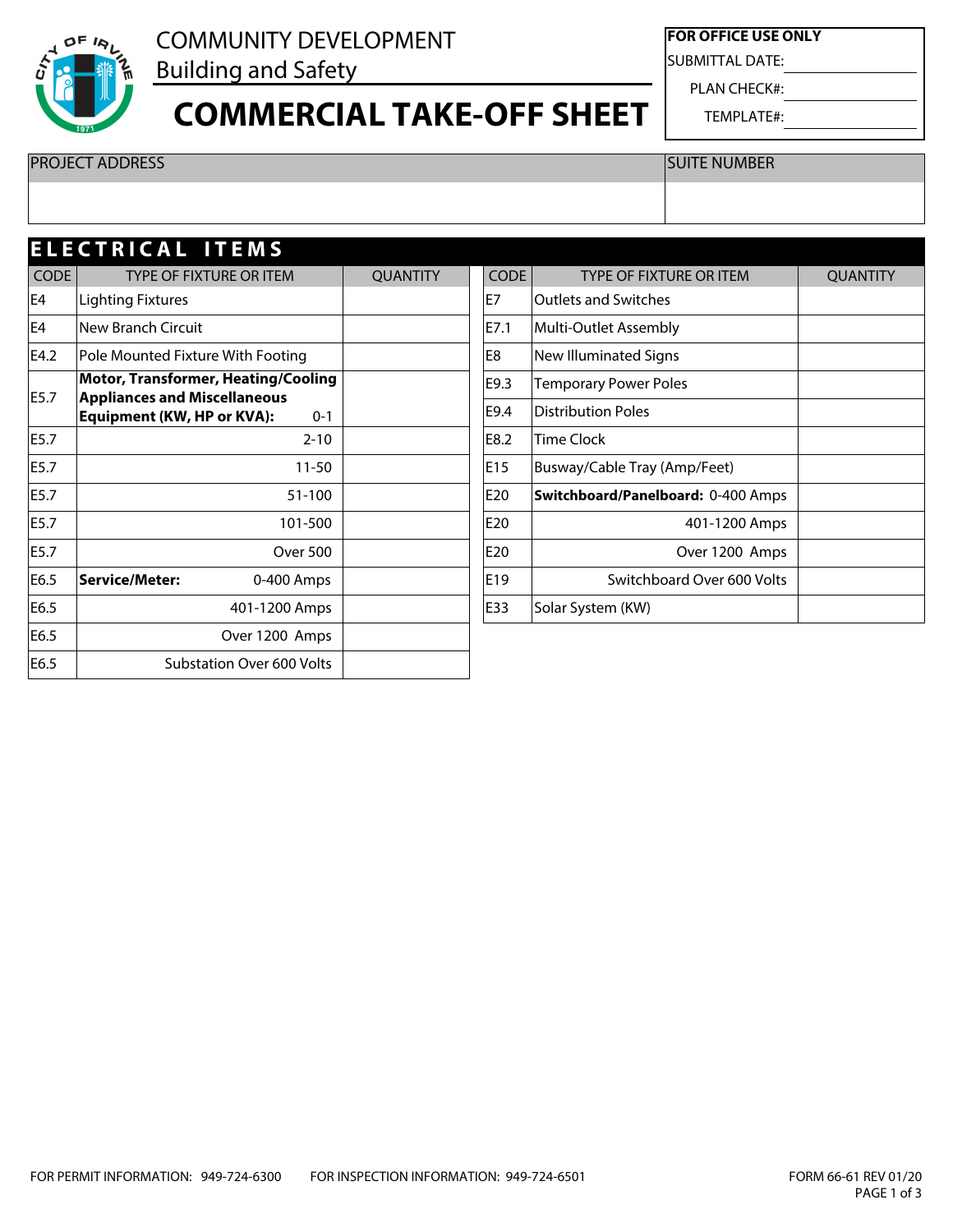

# COMMUNITY DEVELOPMENT

Building and Safety

### **COMMERCIAL TAKE-OFF SHEET**

**FOR OFFICE USE ONLY**

SUBMITTAL DATE:

PLAN CHECK#:

TEMPLATE#:

PROJECT ADDRESS SUITE NUMBER

| PLUMBING ITEMS |                                                  |                 |                 |                                                  |                 |  |  |  |
|----------------|--------------------------------------------------|-----------------|-----------------|--------------------------------------------------|-----------------|--|--|--|
| CODE           | TYPE OF FIXTURE OR ITEM                          | <b>QUANTITY</b> | <b>CODE</b>     | TYPE OF FIXTURE OR ITEM                          | <b>QUANTITY</b> |  |  |  |
| P2             | <b>Plumbing Fixtures:</b><br><b>Water Closet</b> |                 | P15             | <b>Storm Drainage:</b><br>Rainwater Drain        |                 |  |  |  |
| P2             | Urinal                                           |                 | P <sub>15</sub> | Subsurface Drainage System                       |                 |  |  |  |
| P2             | Shower, Per Head                                 |                 | P15             | Sump Pump                                        |                 |  |  |  |
| P2             | Bathtub or Combo Bathtub/Shower                  |                 | P16             | Interceptor/Clarifier/Separator                  |                 |  |  |  |
| P2             | Kitchen Sink                                     |                 | P17             | Repair/Alter to Water Piping                     |                 |  |  |  |
| P2             | Lavatory or Other Sink                           |                 | P18             | Repair/Alter to Sewer or Waste/Vent Piping       |                 |  |  |  |
| P2             | Drinking Fountain                                |                 | P <sub>20</sub> | Lawn Sprinkler System Connection                 |                 |  |  |  |
| P2             | Hose Bibb                                        |                 | P <sub>21</sub> | <b>Water System:</b><br><b>Booster Pump</b>      |                 |  |  |  |
| P2             | <b>Floor Drain</b>                               |                 | P <sub>21</sub> | <b>Backflow Device</b>                           |                 |  |  |  |
| P2             | <b>Floor Sink</b>                                |                 | P21             | <b>Pressure Regulating Valve</b>                 |                 |  |  |  |
| P2             | <b>Trap Primer</b>                               |                 | P21             | <b>Other Water Using Device</b>                  |                 |  |  |  |
| P2             | Other:<br>(Specify)                              |                 | P21             | <b>Building Drain</b><br><b>Sewer and Waste:</b> |                 |  |  |  |
| P3             | Dishwasher                                       |                 | P21             | Sewage Ejector                                   |                 |  |  |  |
| P3             | Clothes Washer                                   |                 | P21             | <b>Backwater Valve</b>                           |                 |  |  |  |
| P4             | Garbage Disposal                                 |                 | P21             | Manhole                                          |                 |  |  |  |
| P5             | <b>Building Sewer Connection</b>                 |                 | P6              | Cesspool/Holding Tank                            |                 |  |  |  |
| P12            | Water Heater and/or Vent                         |                 | lP7             | Private Sewage Disposal System                   |                 |  |  |  |
| P12            | <b>Thermal Expansion Tank</b>                    |                 | P <sub>26</sub> | Yard Potable Water Dist. (Linear Feet)           |                 |  |  |  |
| P33            | Solar Water Heating                              |                 | P <sub>26</sub> | Yard Recycled Water Dist. (Linear Feet)          |                 |  |  |  |
| P13            | <b>Fuel Gas:</b><br><b>Gas Outlets</b>           |                 | P <sub>27</sub> | Yard Gas Dist. (Linear Feet)                     |                 |  |  |  |
| P31            | Gas Pressure Regulator                           |                 | P <sub>28</sub> | Yard Sewer (Linear Feet)                         |                 |  |  |  |